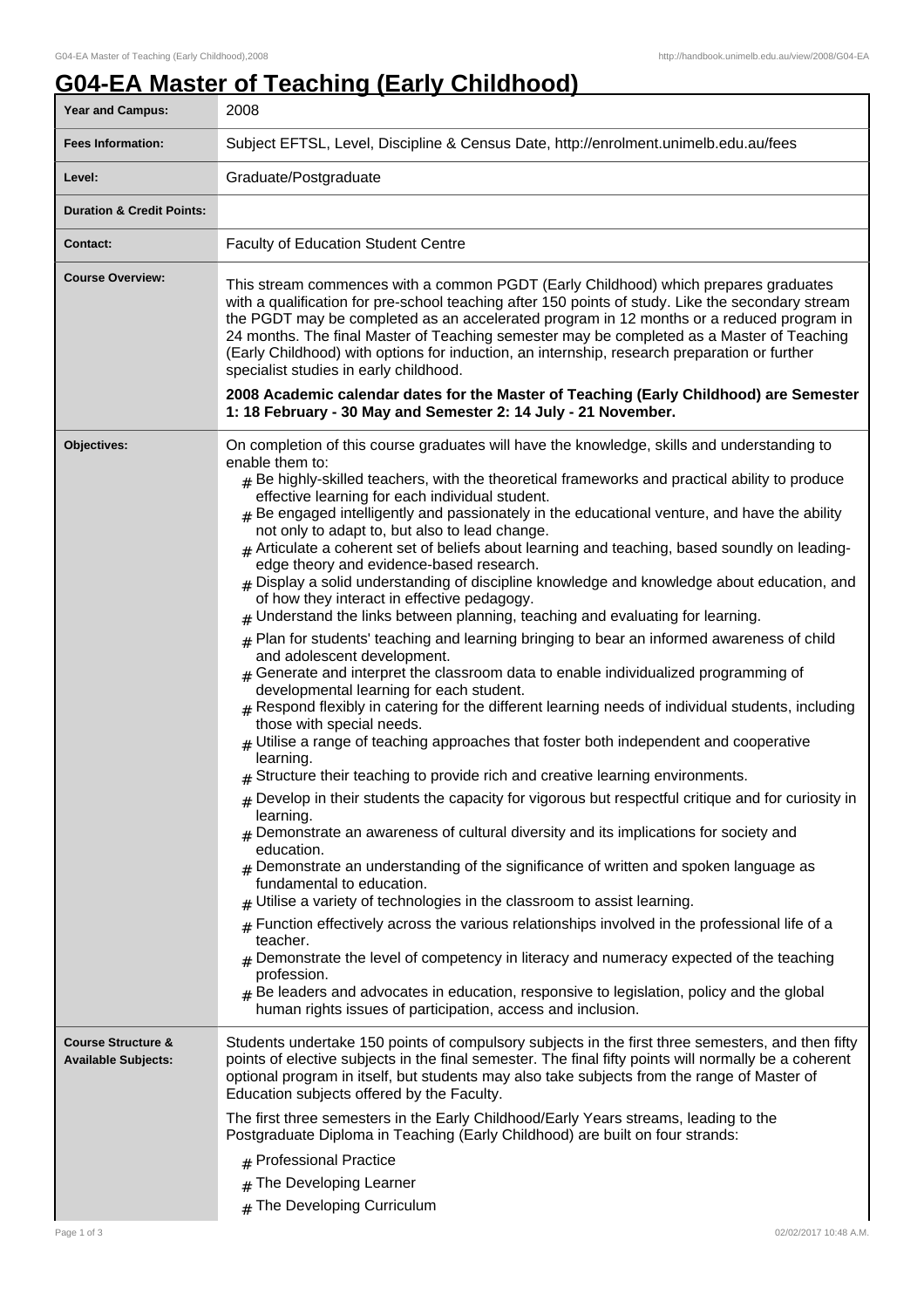## # The Developing Professional

Students take a subject in each strand in each semester.

|  | <b>Subject</b>                                    | <b>Study Period Commencement:</b>                                                                                                                                                                                                                                                          | Credit<br>Points:        |  |  |  |  |
|--|---------------------------------------------------|--------------------------------------------------------------------------------------------------------------------------------------------------------------------------------------------------------------------------------------------------------------------------------------------|--------------------------|--|--|--|--|
|  | 460-518 Professional Practice and Seminar EC 1a   | Semester 1                                                                                                                                                                                                                                                                                 | 18.75                    |  |  |  |  |
|  | 460-519 Complexity and Diversity in Development   | Semester 1                                                                                                                                                                                                                                                                                 | 12.50                    |  |  |  |  |
|  | 460-520 Early Childhood Development               | Semester 1                                                                                                                                                                                                                                                                                 | 12.50                    |  |  |  |  |
|  | 460-521 Investigating Curricula and Development   | Semester 1                                                                                                                                                                                                                                                                                 | 12.50                    |  |  |  |  |
|  | 460-523 The Creative and Expressive Child 1       | Semester 1                                                                                                                                                                                                                                                                                 | 6.25                     |  |  |  |  |
|  | 460-522 Professional Culture, Dynamics & Change   | Semester 1                                                                                                                                                                                                                                                                                 | 12.50                    |  |  |  |  |
|  |                                                   | Subjects completed in second semester                                                                                                                                                                                                                                                      |                          |  |  |  |  |
|  | Subject                                           | <b>Study Period Commencement:</b>                                                                                                                                                                                                                                                          | <b>Credit</b><br>Points: |  |  |  |  |
|  | 460-524 Professional Practice and Seminar EC 2a   | Semester 2                                                                                                                                                                                                                                                                                 | 18.75                    |  |  |  |  |
|  | 460-525 Individualising Learning                  | Semester 2                                                                                                                                                                                                                                                                                 | 12.50                    |  |  |  |  |
|  | 460-528 The Creative and Expressive Child 2       | Semester 2                                                                                                                                                                                                                                                                                 | 6.25                     |  |  |  |  |
|  | 460-530 Policy, Ethics and Professionalism        | Not offered 2008                                                                                                                                                                                                                                                                           | 12.50                    |  |  |  |  |
|  | 460-526 Language and Literacy in EC               | Semester 2                                                                                                                                                                                                                                                                                 | 12.50                    |  |  |  |  |
|  | 460-527 Science and Mathematics in EC             | Semester 2                                                                                                                                                                                                                                                                                 | 12.50                    |  |  |  |  |
|  | Professional Development Option                   |                                                                                                                                                                                                                                                                                            |                          |  |  |  |  |
|  | Childhood according to their interests and needs. | Students may undertake 50 points of further specialist study in Early Childhood in a standard<br>50-point specialist prgram eg. Postgraduate Certificate in Educational Studies (Special<br>Education, Inclusion and Early Intervention), or they may choose individual subjects for Early |                          |  |  |  |  |
|  |                                                   |                                                                                                                                                                                                                                                                                            |                          |  |  |  |  |

| Subject                                     | <b>Study Period Commencement:</b> | <b>Credit</b><br>Points: |  |  |
|---------------------------------------------|-----------------------------------|--------------------------|--|--|
| 460-529 Internship (Early Childhood)        | Semester 1                        | 37.50                    |  |  |
| 460-552 Investigating Practice (Internship) | Semester 1, Semester 2            | 12.50                    |  |  |
| <b>Induction Option</b>                     |                                   |                          |  |  |
| <b>Subject</b>                              | <b>Study Period Commencement:</b> | Credit<br>Points:        |  |  |
| 460-551 Professional Portfolio              | Year Long                         | 37.50                    |  |  |
| 460-553 Investigating Practice (Induction)  | Year Long                         | 12.50                    |  |  |
| <b>Research Option</b>                      |                                   |                          |  |  |
| <b>Subject</b>                              | <b>Study Period Commencement:</b> | Credit<br>Points:        |  |  |
| 460-557 Education Research Methodology      | Semester 1, Semester 2            | 12.50                    |  |  |
| 460-558 Research Project                    | Semester 1, Semester 2            | 37.50                    |  |  |